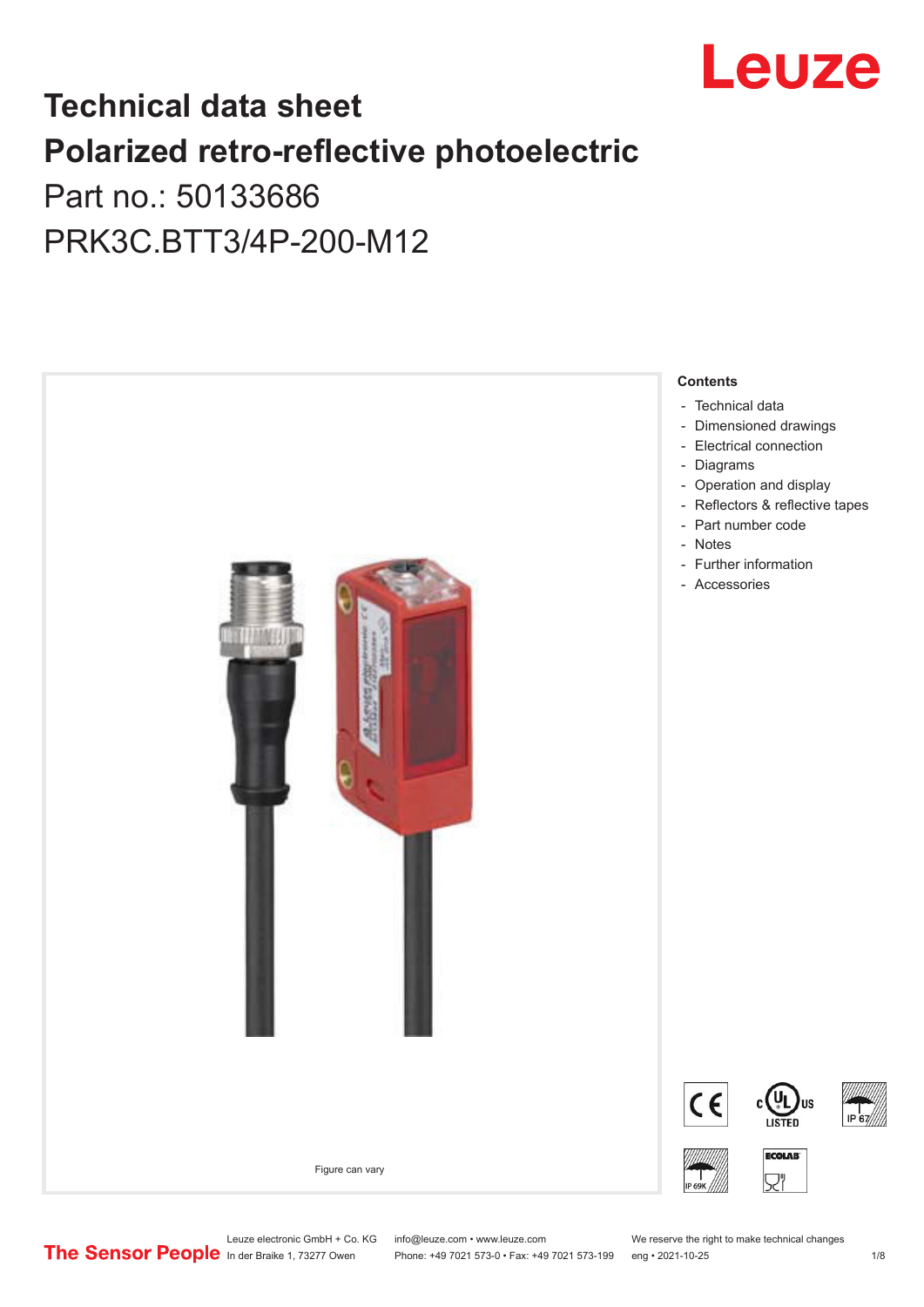## <span id="page-1-0"></span>**Technical data**

# Leuze

#### **Basic data**

| <b>Series</b>              |    |
|----------------------------|----|
| <b>Operating principle</b> | ₹e |
| Application                | 9ρ |

#### **Special version**

**Special version** Autocollimation

Tracking function

**Operating principle** Reflection principle

**Detection of highly transparent bottles** Detection of transparent films

#### **Optical data**

| <b>Operating range</b>          | Guaranteed operating range              |
|---------------------------------|-----------------------------------------|
| <b>Operating range</b>          | $0$ 3 m, With reflector TK(S) $100x100$ |
| <b>Operating range limit</b>    | Typical operating range                 |
| <b>Operating range limit</b>    | 0  3.6 m, With reflector TK(S) 100x100  |
| Light source                    | LED, Red                                |
| Wavelength                      | 635 nm                                  |
| <b>Transmitted-signal shape</b> | Pulsed                                  |
| LED group                       | Exempt group (in acc. with EN 62471)    |
|                                 |                                         |

#### **Electrical data**

**Protective circuit** 

| Polarity reversal protection |
|------------------------------|
| Short circuit protected      |

| Performance data              |                                     |
|-------------------------------|-------------------------------------|
| Supply voltage U <sub>n</sub> | 10  30 V, DC, Incl. residual ripple |
| Residual ripple               | 0  15 %, From $U_{\rm p}$           |
| Open-circuit current          | $015$ mA                            |
|                               |                                     |

#### **Outputs**

**Number of digital switching outputs** 2 Piece(s)

#### **Switching outputs Voltage type** DC **Switching current, max.** 100 mA **Switching voltage**

high:  $\geq (U_{\text{B}} - 2V)$ Low: ≤2V

| <b>Switching output 1</b>  |                     |
|----------------------------|---------------------|
| <b>Assignment</b>          | Connection 1, pin 4 |
| <b>Switching element</b>   | Transistor, PNP     |
| <b>Switching principle</b> | Light switching     |

| Switching output 2  |                     |
|---------------------|---------------------|
| Assignment          | Connection 1, pin 2 |
| Switching element   | Transistor, PNP     |
| Switching principle | Dark switching      |

#### **Timing**

| <b>Switching frequency</b> | 1.500 Hz         |
|----------------------------|------------------|
| Response time              | $0.33$ ms        |
| <b>Readiness delay</b>     | $300 \text{ ms}$ |
| <b>Response jitter</b>     | $110$ us         |

| <b>Connection 1</b>                                            |                              |
|----------------------------------------------------------------|------------------------------|
| <b>Function</b>                                                | Signal OUT                   |
|                                                                | Voltage supply               |
| <b>Type of connection</b>                                      | Cable with connector         |
| Cable length                                                   | 200 mm                       |
| <b>Sheathing material</b>                                      | <b>PUR</b>                   |
| Cable color                                                    | <b>Black</b>                 |
| Wire cross section                                             | $0.2$ mm <sup>2</sup>        |
| <b>Thread size</b>                                             | M12                          |
| <b>Type</b>                                                    | Male                         |
| <b>Material</b>                                                | Metal                        |
| No. of pins                                                    | 4-pin                        |
| Encoding                                                       | A-coded                      |
| <b>Mechanical data</b>                                         |                              |
| Dimension (W x H x L)                                          | 11.4 mm x 34.2 mm x 18.3 mm  |
| <b>Housing material</b>                                        | Plastic                      |
| <b>Plastic housing</b>                                         | PC-ABS                       |
| Lens cover material                                            | Plastic / PMMA               |
| Net weight                                                     | 20 <sub>g</sub>              |
| <b>Housing color</b>                                           | Red                          |
| Type of fastening                                              | Two M3 threaded sleeves      |
|                                                                | Via optional mounting device |
| <b>Compatibility of materials</b>                              | <b>ECOLAB</b>                |
| <b>Operation and display</b>                                   |                              |
|                                                                |                              |
| <b>Type of display</b>                                         | LED                          |
| <b>Number of LEDs</b>                                          | 2 Piece(s)                   |
| <b>Operational controls</b>                                    | Teach button                 |
| Function of the operational control                            | Sensitivity adjustment       |
| <b>Environmental data</b>                                      |                              |
|                                                                | $-4060 °C$                   |
| Ambient temperature, operation<br>Ambient temperature, storage | $-40$ 70 °C                  |
|                                                                |                              |
| <b>Certifications</b>                                          |                              |
| Degree of protection                                           | IP 67                        |
|                                                                | IP 69K                       |
| <b>Protection class</b>                                        | Ш                            |
| <b>Certifications</b>                                          | c UL US                      |
| <b>Standards applied</b>                                       | IEC 60947-5-2                |
| <b>Classification</b>                                          |                              |
| <b>Customs tariff number</b>                                   | 85365019                     |
| eCl@ss 5.1.4                                                   | 27270902                     |
| eCl@ss 8.0                                                     | 27270902                     |
| eCl@ss 9.0                                                     | 27270902                     |
| eCl@ss 10.0                                                    | 27270902                     |
| eCl@ss 11.0                                                    | 27270902                     |
| <b>ETIM 5.0</b>                                                | EC002717                     |

**ETIM 7.0** EC002717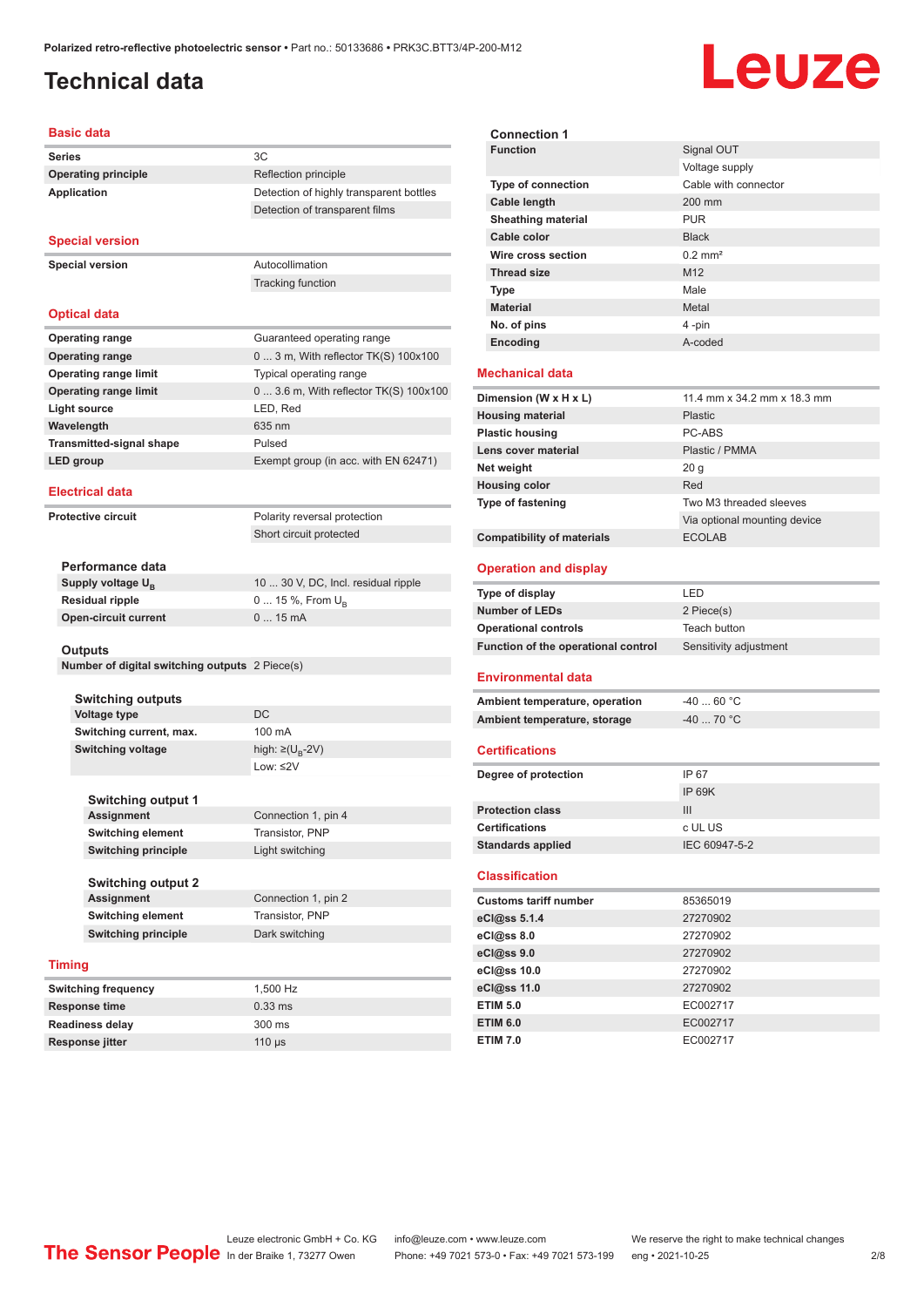## <span id="page-2-0"></span>**Dimensioned drawings**

Leuze

All dimensions in millimeters



**Electrical connection**

#### **Connection 1**

| <b>Function</b>           | Signal OUT            |
|---------------------------|-----------------------|
|                           | Voltage supply        |
| Type of connection        | Cable with connector  |
| Cable length              | 200 mm                |
| <b>Sheathing material</b> | <b>PUR</b>            |
| Cable color               | <b>Black</b>          |
| Wire cross section        | $0.2$ mm <sup>2</sup> |
| <b>Thread size</b>        | M12                   |
| <b>Type</b>               | Male                  |
| <b>Material</b>           | Metal                 |
| No. of pins               | 4-pin                 |
| Encoding                  | A-coded               |

#### **Pin Pin assignment**

|                  | V+               |
|------------------|------------------|
| $\overline{2}$   | OUT <sub>2</sub> |
| 3                | GND              |
| $\boldsymbol{4}$ | OUT <sub>1</sub> |

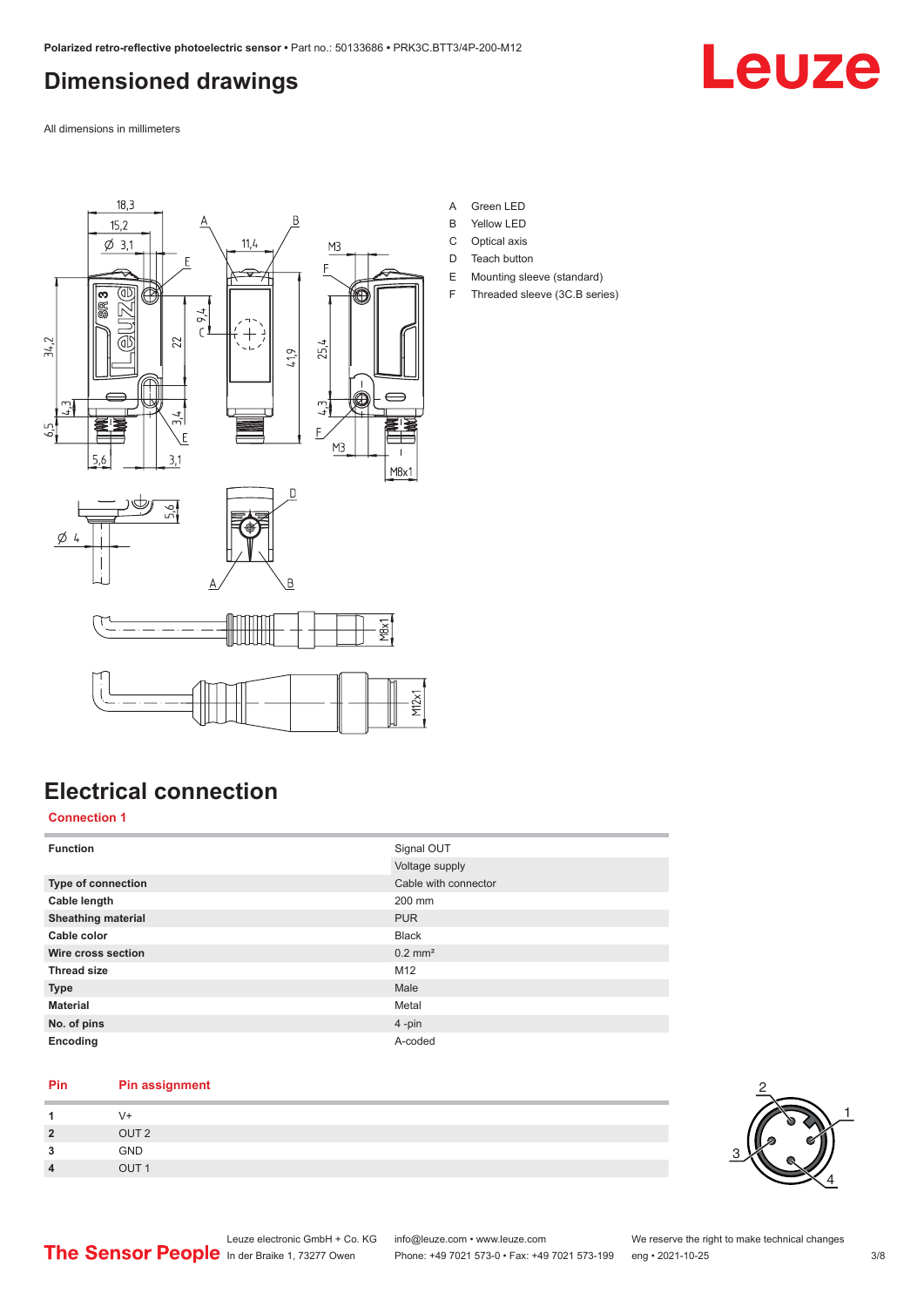### <span id="page-3-0"></span>**Diagrams**

# Leuze

Typ. response behavior



- x Distance [m]
- Misalignment [mm]

Typ. function reserve

x



## **Operation and display**

| <b>LED</b>     | Display                  | <b>Meaning</b>                       |
|----------------|--------------------------|--------------------------------------|
|                | Green, continuous light  | Operational readiness                |
| $\overline{2}$ | Yellow, continuous light | Light path free                      |
|                | Yellow, flashing         | Light path free, no function reserve |

## **Reflectors & reflective tapes**

|                | Part no. | <b>Designation</b> | <b>Operating range</b><br><b>Operating range</b> | <b>Description</b>                                                                                                                                                                                                                         |
|----------------|----------|--------------------|--------------------------------------------------|--------------------------------------------------------------------------------------------------------------------------------------------------------------------------------------------------------------------------------------------|
| $\overline{u}$ | 50117583 | MTKS 50x50.1       | 01.3m<br>01.6m                                   | Design: rechteckig<br>Triple reflector size: 1.2 mm<br>Reflective surface: 50 mm x 50 mm<br>Material: Kunststoff<br>Base material: Kunststoff<br>Chemical designation of the material: PMMA8N<br>Fastening: Durchgangsbefestigung, klebbar |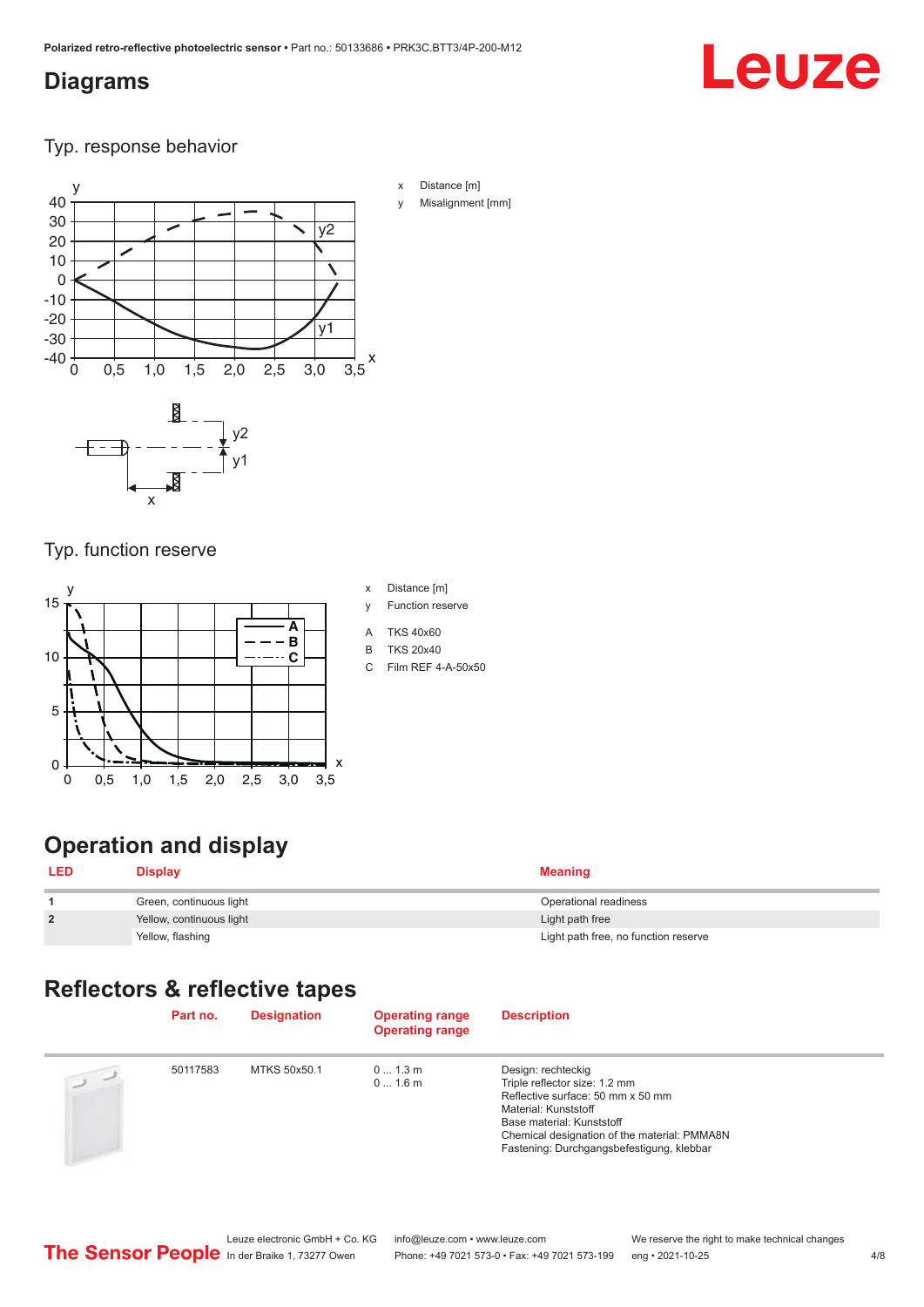## <span id="page-4-0"></span>**Reflectors & reflective tapes**



| Part no. | <b>Designation</b> | <b>Operating range</b><br><b>Operating range</b> | <b>Description</b>                                                                                                                                                                                                                         |
|----------|--------------------|--------------------------------------------------|--------------------------------------------------------------------------------------------------------------------------------------------------------------------------------------------------------------------------------------------|
| 50110192 | REF 6-A-50x50      | 0 1.2 m<br>01.4m                                 | Design: rechteckig<br>Triple reflector size: 0.3 mm<br>Reflective surface: 50 mm x 50 mm<br>Material: Kunststoff<br>Chemical designation of the material: PMMA<br>Fastening: selbstklebend                                                 |
| 50003192 | TK 100x100         | 03m<br>03.6m                                     | Design: rechteckig<br>Triple reflector size: 4 mm<br>Reflective surface: 96 mm x 96 mm<br>Material: Kunststoff<br>Base material: Kunststoff<br>Chemical designation of the material: PMMA8N<br>Fastening: Rückseite kann beklebt werden    |
| 50022816 | <b>TKS 100X100</b> | 03m<br>03.6m                                     | Design: rechteckig<br>Triple reflector size: 4 mm<br>Reflective surface: 96 mm x 96 mm<br>Material: Kunststoff<br>Base material: Kunststoff<br>Chemical designation of the material: PMMA8N<br>Fastening: Durchgangsbefestigung, klebbar   |
| 50081283 | <b>TKS 20X40</b>   | 01m<br>01.2m                                     | Design: rechteckig<br>Triple reflector size: 2.3 mm<br>Reflective surface: 16 mm x 38 mm<br>Material: Kunststoff<br>Base material: Kunststoff<br>Chemical designation of the material: PMMA8N<br>Fastening: Durchgangsbefestigung, klebbar |
| 50040820 | <b>TKS 40X60</b>   | 02m<br>02.4m                                     | Design: rechteckig<br>Triple reflector size: 4 mm<br>Reflective surface: 37 mm x 56 mm<br>Material: Kunststoff<br>Base material: Kunststoff<br>Chemical designation of the material: PMMA8N<br>Fastening: Durchgangsbefestigung, klebbar   |

### **Part number code**

Part designation: **AAA 3C d EE-f.GG H/i J-K**

| AAA3C | Operating principle / construction<br>HT3C: Diffuse reflection sensor with background suppression<br>LS3C: Throughbeam photoelectric sensor transmitter<br>LE3C: Throughbeam photoelectric sensor receiver<br>PRK3C: Retro-reflective photoelectric sensor with polarization filter |
|-------|-------------------------------------------------------------------------------------------------------------------------------------------------------------------------------------------------------------------------------------------------------------------------------------|
| d     | Light type<br>n/a: red light<br>I: infrared light                                                                                                                                                                                                                                   |
| EE    | Light source<br>$n/a$ : LED<br>L1: laser class 1<br>L <sub>2</sub> : laser class 2                                                                                                                                                                                                  |
|       | Preset range (optional)<br>n/a: operating range acc. to data sheet<br>xxxF: Preset range [mm]                                                                                                                                                                                       |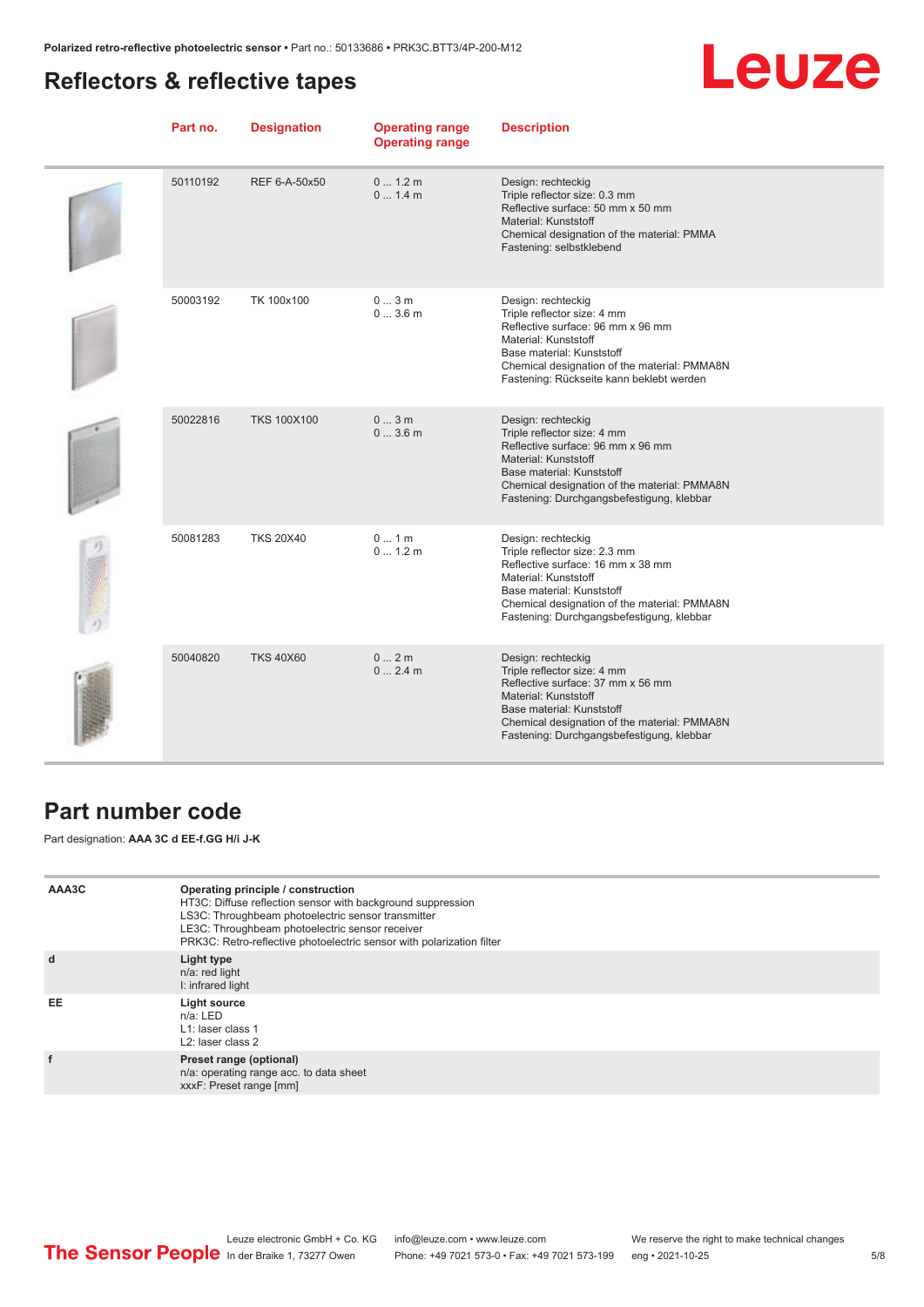#### <span id="page-5-0"></span>**Part number code**



| GG          | Equipment<br>n/a: standard<br>A: Autocollimation principle (single lens) for positioning tasks<br>B: Housing model with two M3 threaded sleeves, brass<br>F: Permanently set range<br>L: Long light spot<br>S: small light spot<br>T: autocollimation principle (single lens) for highly transparent bottles without tracking<br>TT: autocollimation principle (single lens) for highly transparent bottles with tracking<br>V: V-optics<br>XL: Extra long light spot<br>X: extended model<br>HF: Suppression of HF illumination (LED)                                                                              |
|-------------|---------------------------------------------------------------------------------------------------------------------------------------------------------------------------------------------------------------------------------------------------------------------------------------------------------------------------------------------------------------------------------------------------------------------------------------------------------------------------------------------------------------------------------------------------------------------------------------------------------------------|
| н           | Operating range adjustment<br>n/a with HT: range adjustable via 8-turn potentiometer<br>n/a with retro-reflective photoelectric sensors (PRK): operating range not adjustable<br>1: 270° potentiometer<br>3: teach-in via button<br>6: auto-teach                                                                                                                                                                                                                                                                                                                                                                   |
| i.          | Switching output/function OUT 1/IN: Pin 4 or black conductor<br>2: NPN transistor output, light switching<br>N: NPN transistor output, dark switching<br>4: PNP transistor output, light switching<br>P: PNP transistor output, dark switching<br>6: push-pull switching output, PNP light switching, NPN dark switching<br>G: Push-pull switching output, PNP dark switching, NPN light switching<br>L: IO-Link interface (SIO mode: PNP light switching, NPN dark switching)<br>8: activation input (activation with high signal)<br>X: pin not used<br>1: IO-Link / light switching (NPN) / dark switching (PNP) |
| J           | Switching output / function OUT 2/IN: pin 2 or white conductor<br>2: NPN transistor output, light switching<br>N: NPN transistor output, dark switching<br>4: PNP transistor output, light switching<br>P: PNP transistor output, dark switching<br>6: push-pull switching output, PNP light switching, NPN dark switching<br>G: Push-pull switching output, PNP dark switching, NPN light switching<br>W: warning output<br>X: pin not used<br>8: activation input (activation with high signal)<br>9: deactivation input (deactivation with high signal)<br>T: teach-in via cable                                 |
| κ           | <b>Electrical connection</b><br>n/a: cable, standard length 2000 mm, 4-wire<br>5000: cable, standard length 5000 mm, 4-wire<br>M8: M8 connector, 4-pin (plug)<br>M8.3: M8 connector, 3-pin (plug)<br>200-M8: cable, length 200 mm with M8 connector, 4-pin, axial (plug)<br>200-M8.3: cable, length 200 mm with M8 connector, 3-pin, axial (plug)<br>200-M12: cable, length 200 mm with M12 connector, 4-pin, axial (plug)                                                                                                                                                                                          |
| <b>Note</b> |                                                                                                                                                                                                                                                                                                                                                                                                                                                                                                                                                                                                                     |

 $\blacksquare$ 

 $\&$  A list with all available device types can be found on the Leuze website at www.leuze.com.

#### **Notes**

| Observe intended use!                                                                 |
|---------------------------------------------------------------------------------------|
| $\%$ This product is not a safety sensor and is not intended as personnel protection. |
| $\&$ The product may only be put into operation by competent persons.                 |
| $\%$ Only use the product in accordance with its intended use.                        |
|                                                                                       |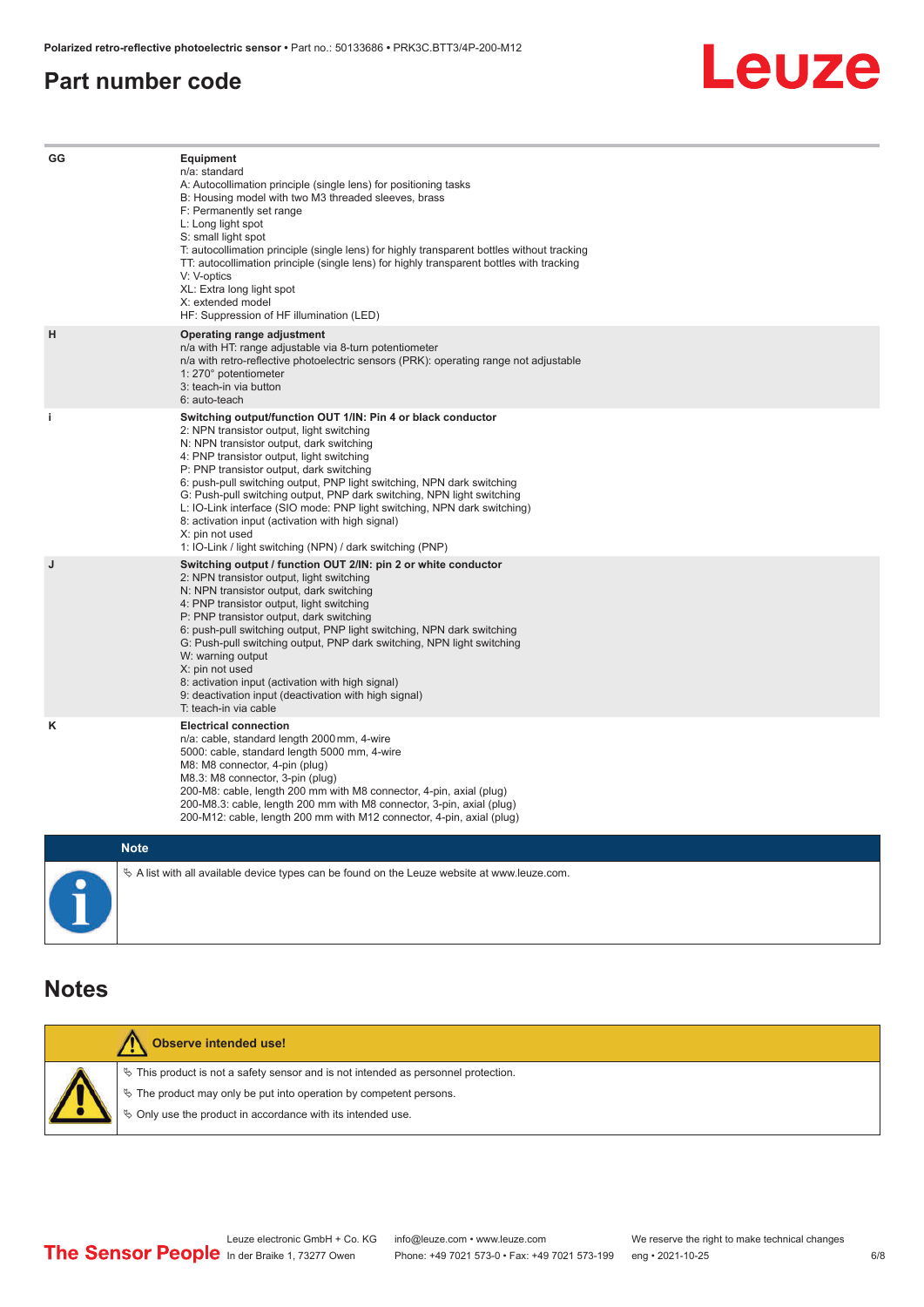#### <span id="page-6-0"></span>**Notes**

## Leuze

#### **For UL applications:**

ª For UL applications, use is only permitted in Class 2 circuits in accordance with the NEC (National Electric Code). ª These proximity switches shall be used with UL Listed Cable assemblies rated 30V, 0.5A min, in the field installation, or equivalent (categories: CYJV/ CYJV7 or PVVA/PVVA7)

#### **Further information**

- Light source: Average life expectancy 100,000 h at an ambient temperature of 25 °C
- Response time: For short decay times, an ohmic load of approx. 5 kOhm is recommended
- Sum of the output currents for both outputs, 50 mA for ambient temperatures > 40 °C
- The light spot may not exceed the reflector.
- Use of MTK(S) or REF 6-A- reflective tape is preferred.
- For REF 6-A reflective tape, the sensor's side edge must be aligned parallel to the side edge of the reflective tape.

#### **Accessories**

#### Connection technology - Connection cables

|  | Part no. | <b>Designation</b>     | <b>Article</b>   | <b>Description</b>                                                                     |
|--|----------|------------------------|------------------|----------------------------------------------------------------------------------------|
|  | 50130652 | KD U-M12-4A-V1-<br>050 | Connection cable | Connection 1: Connector, M12, Axial, Female, A-coded, 4-pin<br>Connection 2: Open end  |
|  |          |                        |                  | Shielded: No<br>Cable length: 5,000 mm<br>Sheathing material: PVC                      |
|  | 50130690 | KD U-M12-4W-V1-<br>050 | Connection cable | Connection 1: Connector, M12, Angled, Female, A-coded, 4-pin<br>Connection 2: Open end |
|  |          |                        |                  | Shielded: No<br>Cable length: 5,000 mm<br>Sheathing material: PVC                      |

#### Mounting technology - Mounting brackets

|            | Part no. | <b>Designation</b> | <b>Article</b>  | <b>Description</b>                                                                                                                           |
|------------|----------|--------------------|-----------------|----------------------------------------------------------------------------------------------------------------------------------------------|
| <b>SEP</b> | 50139831 | <b>BT 205M</b>     | Mounting device | Fastening, at system: Durchgangsbefestigung<br>Mounting bracket, at device: schraubbar<br>Type of mounting device: starr<br>Material: Metall |